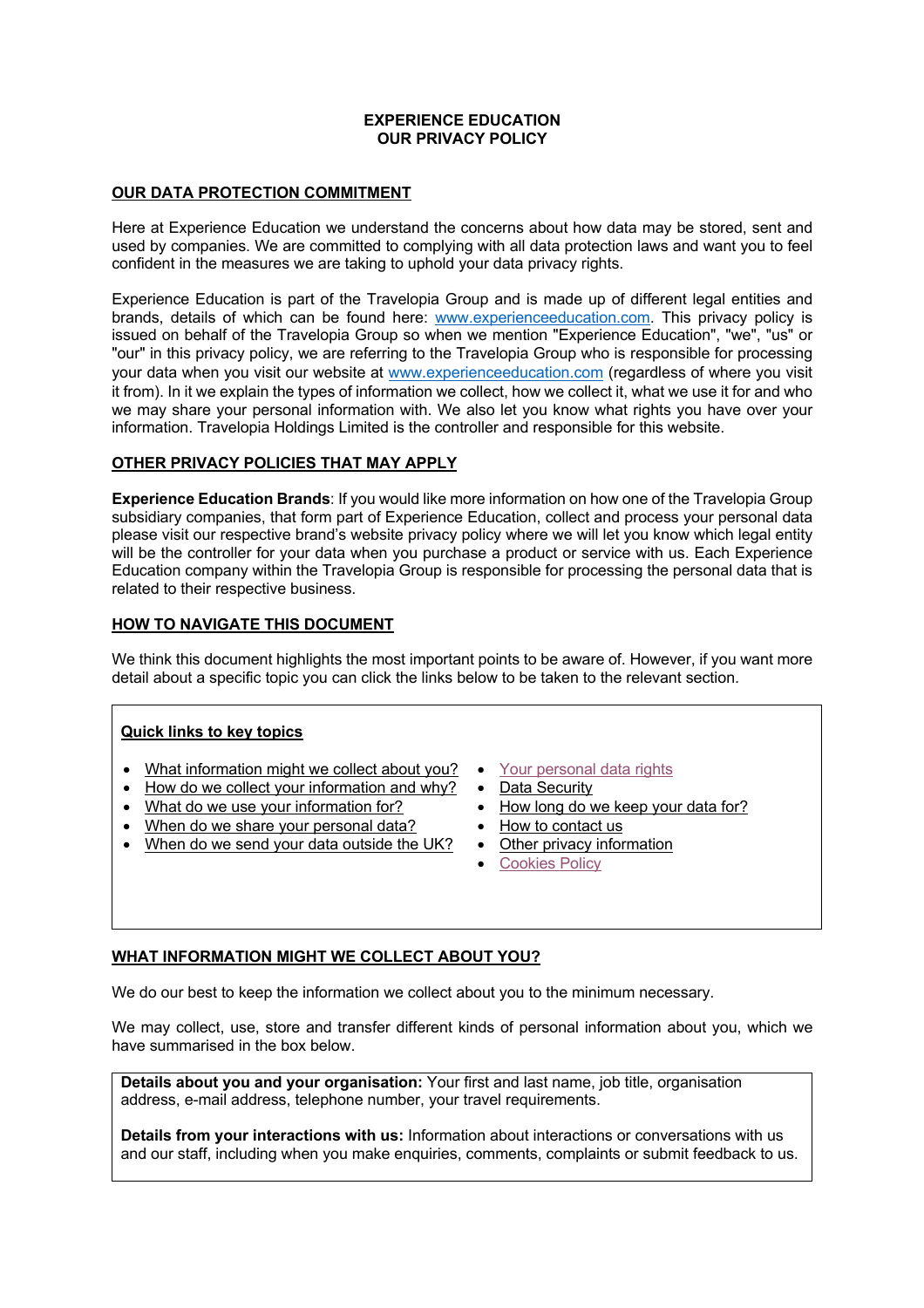**Your use of our website and social media:** This includes how you use our website and/or social media pages, IP addresses and information you may post on social media.

### **HOW DO WE COLLECT YOUR INFORMATION AND WHY?**

Depending upon your interactions with us, we might collect information in the following ways:

**Direct Interactions:** You may give us your identity, contact and financial data by filling in forms or by corresponding with us by post, phone and email or otherwise, this includes personal data you provided when you:

- enter information onto online forms:
- contact us via our press office, social media, post or email. Our interactions with you may be recorded and monitored for the purposes of improving customer service, quality assurance, training, security and general business purposes.

#### **Automated technologies or interactions**

As you interact with our website, we may automatically collect technical data about your equipment, browsing actions and patterns. We collect this personal data by using cookies, server logs and other similar technologies. Please see our Cookie Policy for further details.

### **Third parties or publicly available sources**

We may receive personal data about you from various third parties as set out below:

a) analytics providers

### **WHAT DO WE USE YOUR INFORMATION FOR?**

Under data protection laws we are allowed to use personal information only if we have a proper reason to do so such as:

- to fulfil a contract we have with you or;
- when it is our legal duty or:
- when it is in our legitimate interest (or those of a third party) and your interests and fundamental rights do not override those interested.

We have set out below a description of all the ways we plan to use your personal data, and which of the legal bases we rely on to do so. Note that we may process your personal data for more than one lawful ground depending on the specific purpose for which we are using your data.

- **To contact you with more information when requested.** We will use your contact details to send you communications which relate to information you have requested. The types of information usually included would be: e-mails responding to online enquiries. We do these things on the basis of our legitimate business interest of providing you with customer service.
- **To optimise our website.** If you use our website, we will use your information to ensure that the content from our websites are presented in an effective manner for you and your device, to provide you with access to our site in a manner that is effective, convenient and optimal, and to provide you with content that is relevant to you, using site analytics and research and in certain circumstances combining that with other information we know about you (on the basis of our legitimate interests to operate and present an effective and convenient website to our website users);
- **To use data analytics to improve our website, products/services, marketing, customer relationships and experiences.** This is necessary for our legitimate interests (to define types of customers for our products and services, to keep our website updated and relevant, to develop our business and to inform our marketing strategy)
- **To comply with our legal obligations.** In certain circumstances, we will need to use your information to comply with our legal obligations, for example to comply with any court orders or subpoenas (on the basis of our legitimate interests to comply with a legal obligation).

#### **WHEN DO WE SHARE YOUR PERSONAL DATA?**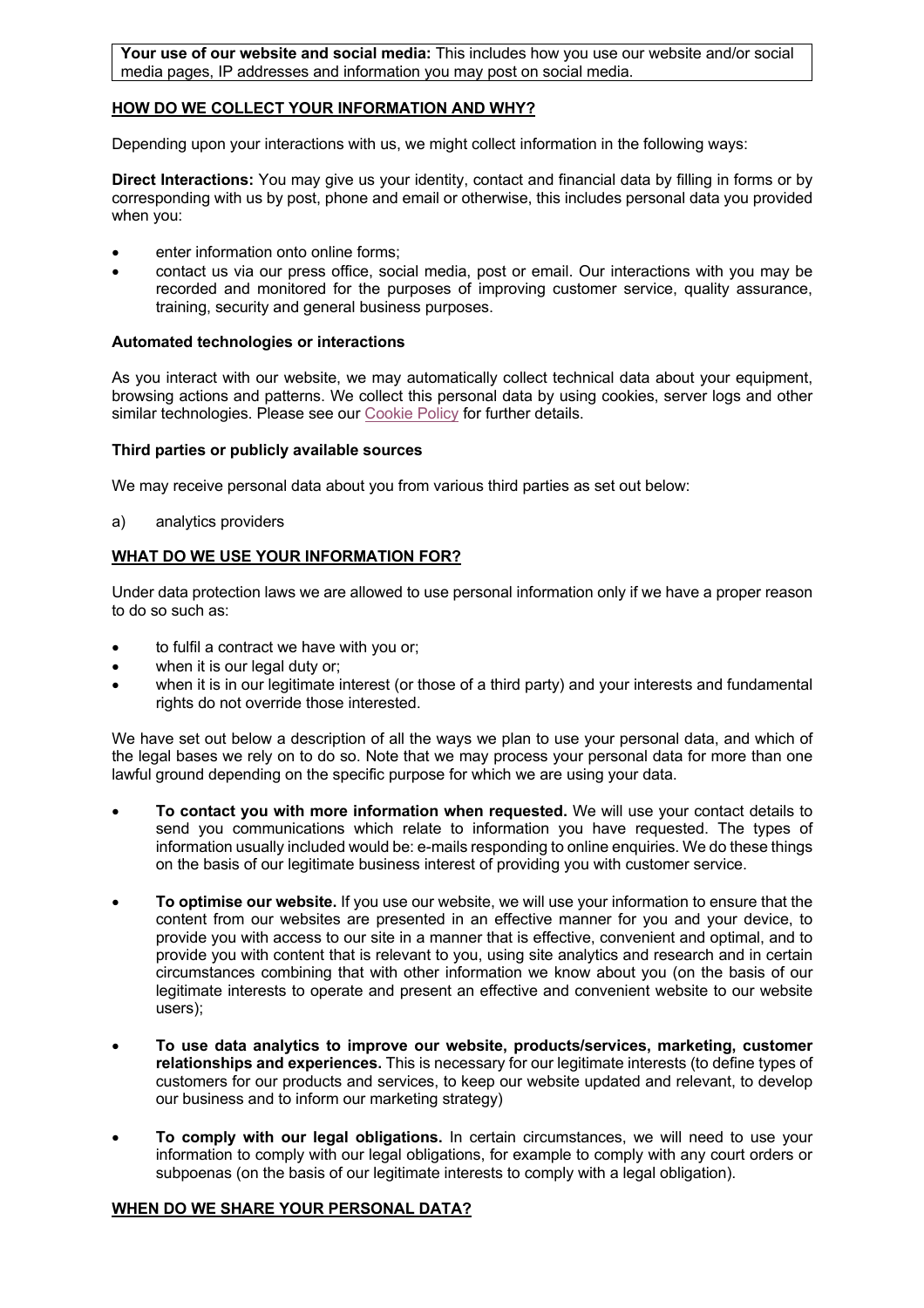In order to provide you with the services and on the lawful grounds described above, we may share your personal information with third parties such as:

- **Third party suppliers that we work with in connection with our business.** We share your information with third party suppliers that we use to provide services. This might include IT developers, service providers and hosting providers, third party software companies, site analytics providers;
- **Other Travelopia companies**. We share your information with the relevant Travelopia Group subsidiary when you contact us and ask us to provide you with more information on a particular Experience Education brand's product or service.
- **Courts or advisors.** We may have to share your information with other third parties (such as legal, accountants or other advisors, regulatory authorities, courts and government agencies) to enable us to enforce our legal rights, or to protect the rights, property or safety of our employees or where such disclosure may be permitted or required by law; and
- **Third parties to whom we may choose to sell, transfer, or merge parts of our business or our assets.** Alternatively, we may seek to acquire other businesses or merge with them. If a change happens to our business, then the new owners may use your personal data in the same way as set out in this privacy notice.

We require all third parties to respect the security of your personal data and to treat it in accordance with the law. We do not allow our third-party service providers to use your personal data for their own purposes and only permit them to process your personal data for specified purposes and in accordance with our instructions.

# **WHEN DO WE SEND YOUR DATA OUTSIDE THE UK?**

We will only send your data outside the United Kingdom ("UK") to:

- follow your instructions
- comply with a legal duty
- work with our suppliers and third parties who we use to help deliver our services

Some of our external third parties are based outside the UK so their processing of your personal data will involve a transfer of data outside the UK. If we do transfer information to parties outside of the UK, we will make sure that it is given a similar degree of protection.

# **YOUR PERSONAL DATA RIGHTS**

# **What are your rights?**

We want you to feel reassured that you have control of your personal information. With this in mind, we have explained below the rights you have in relation to the personal information we hold about you:

- The right to be advised of how we will use your personal information. This is set out in this privacy policy and we do our best to provide you with as much information as we can at the point at which you pass us your data.
- The right to ask us to correct any information you believe is incorrect.
- The right to ask us to not to use your information for marketing purposes.
- The right to receive a copy of the personal data we hold about you or to request that we transfer this to another service provider.
- In certain circumstances, the right to ask us to stop using information about you.
- The right to ask us to limit or cease processing or erase information we hold about you in certain circumstances.

# **How can you exercise your rights?**

You can exercise these rights over your data by contacting us.

We will comply with your requests, unless we have a lawful reason not to do so. We may need you to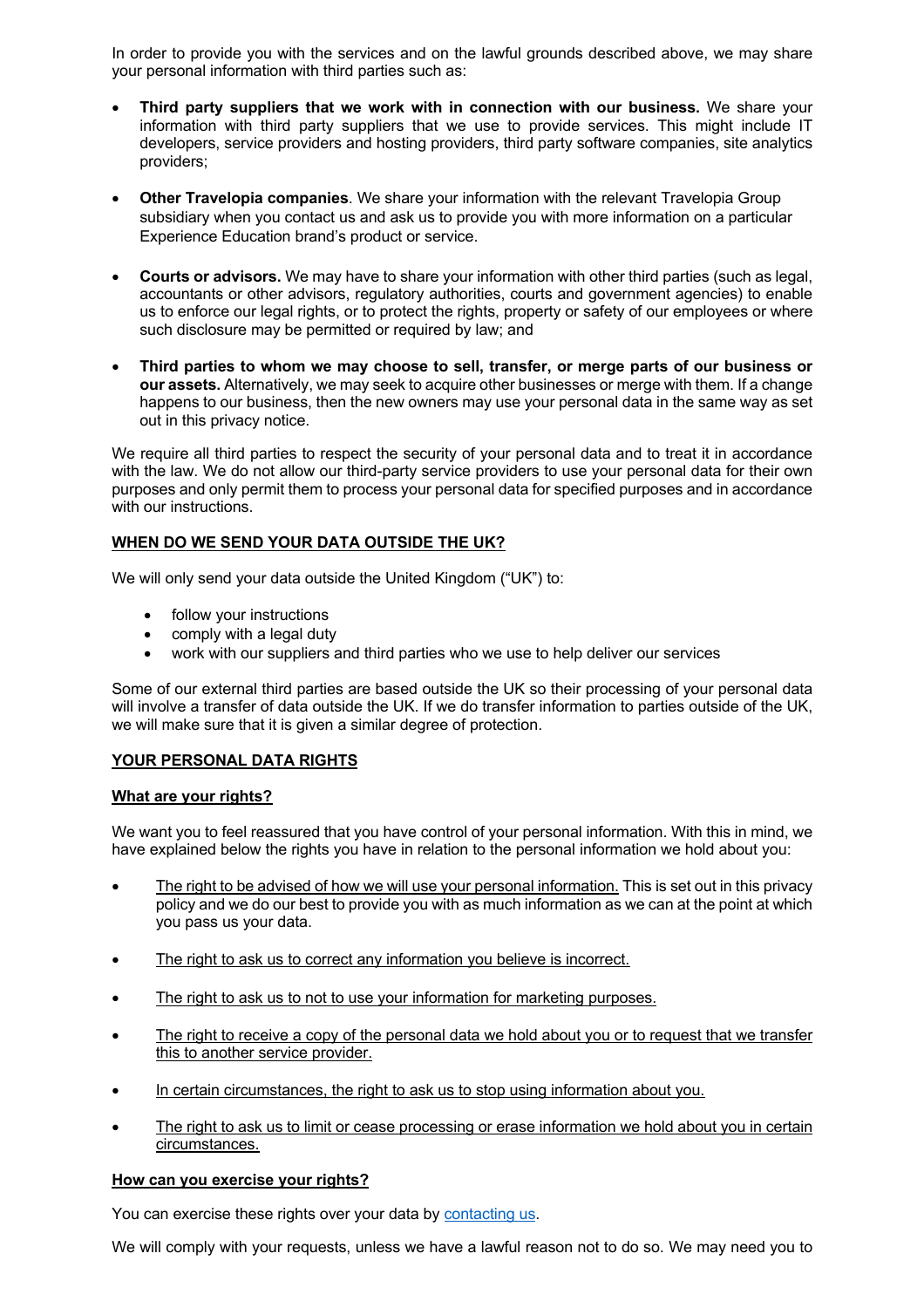provide additional details to confirm your identity in order to process your request.

# **DATA SECURITY**

We have put in place appropriate security measures to prevent your personal data from being accidentally lost, used or accessed in an unauthorised way, altered or disclosed. In addition, we limit access to your personal data to those employees, agents, contractors and other third parties who have a business need to know. They will only process your personal data on our instructions and they are subject to a duty of confidentiality.

We have put in place procedures to deal with any suspected personal data breach and will notify you and any applicable regulator of a breach where we are legally required to do so.

#### **HOW LONG DO WE KEEP YOUR DATA FOR?**

We will only keep your personal data for as long as necessary to fulfil the purpose we collected it for, including for the purpose of satisfying any legal accounting or reporting requirements.

We operate a data retention policy and look to find ways to reduce the amount of information we hold and the length of time we hold it for.

In some circumstances we may anonymise your personal data (so that it can no longer be associated with you) for research or statistical purposes in which case we may use this information indefinitely without further notice to you.

#### **HOW TO CONTACT US**

We have appointed a Group Data Protection Officer (DPO) who is responsible for overseeing questions in relation to this privacy notice. If you have any questions about this privacy notice, including any requests to exercise your legal rights, please contact the DPO using the details set out below.

Group Data Protection Officer Travelopia Holdings Limited Origin One, 108 High Street, Crawley, West Sussex, RH10 1BD Compliance.Team@Travelopia.com

Please contact us in the first instance if you have any concerns. If we are unable to resolve your concern, you have the right to make a complaint to the Information Commissioner's Office (ICO), the UK supervisory authority for data protection issues (www.ico.org.uk) or the relevant data protection authority where you live.

#### **OTHER PRIVACY INFORMATION**

#### **Change of Purpose**

We will only use your personal data for the purposes for which we collected it, unless we reasonably consider that we need to use it for another reason and that reason is compatible with the original purpose.

If we need to use your personal data for an unrelated purpose, we will notify you and we will explain the legal basis which allows us to do so.

Please note that we may process your personal data without your knowledge or consent, in compliance with the above rules, where this is required or permitted by law.

#### **Third-party Links**

This website may include links to third-party websites, plug-ins and applications. Clicking on those links or enabling those connections may allow third parties to collect or share data about you. We do not control these third-party websites and are not responsible for their privacy statements. When you leave our website, we encourage you to read the privacy notice of every website you visit.

### **Changes to this privacy policy and your duty to inform us of changes**

We keep our privacy policy under regular review. This version was last updated on 10<sup>th</sup> November 2021.

It is important that the personal data we hold about you is accurate and current. Please keep us informed if your personal data changes during your relationship with us.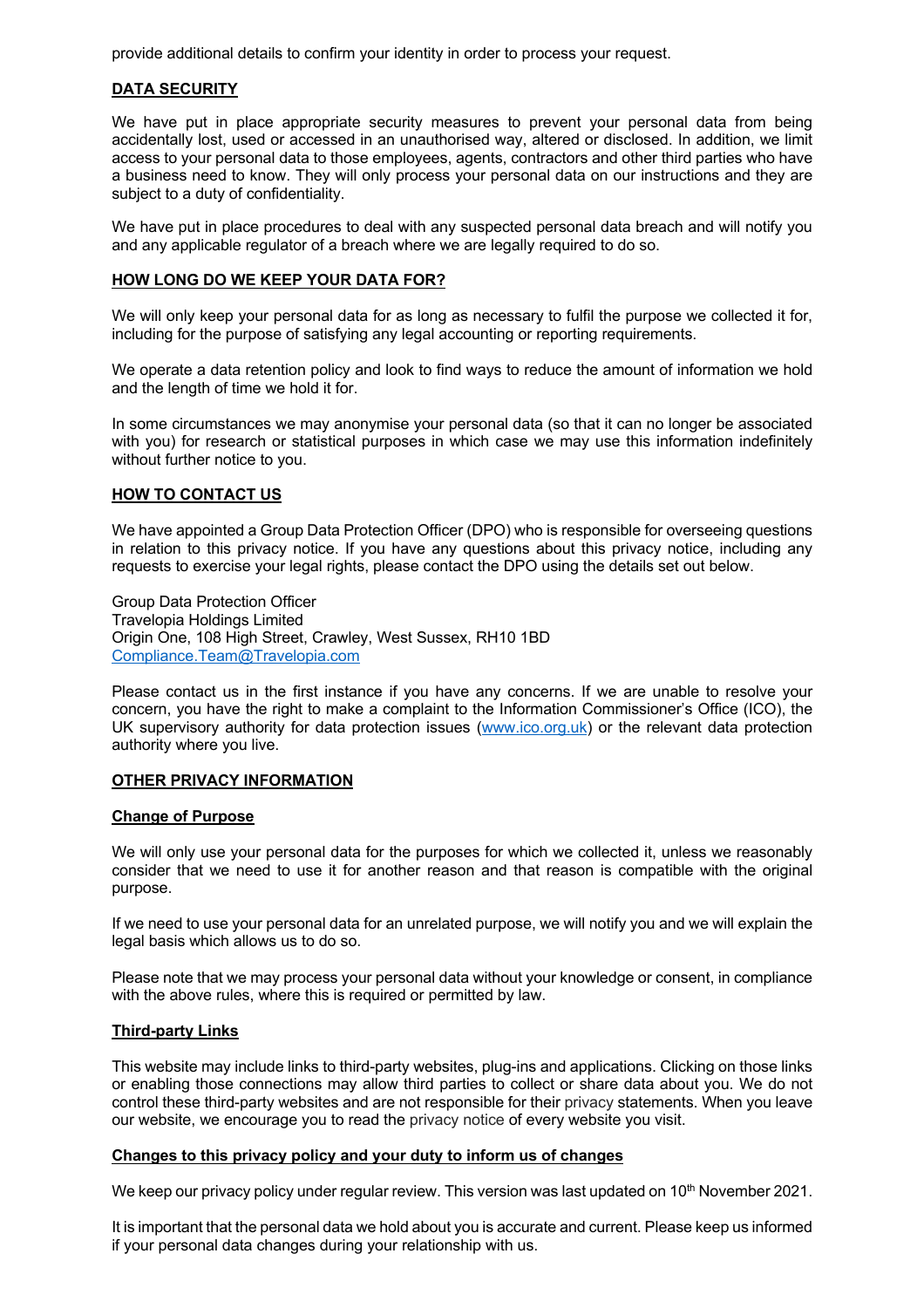# **Experience Education Cookies Policy**

Our website uses cookies to distinguish you from other users of our website. This helps us to provide you with a good experience when you browse our website and also allows us to improve our site.

A cookie is a small file of letters and numbers that we store on your browser or the hard drive of your computer if you agree. Cookies contain information that is transferred to your computer's hard drive.

We use the following cookies:

- **Strictly necessary cookies.** These are cookies that are required for the operation of our website. They include, for example, cookies that enable you to log into secure areas of our website, use a shopping cart or make use of e-billing services.
- **Analytical or performance cookies.** These allow us to recognise and count the number of visitors and to see how visitors move around our website when they are using it. This helps us to improve the way our website works, for example, by ensuring that users are finding what they are looking for easily.
- **Functionality cookies.** These are used to recognise you when you return to our website. This enables us to personalise our content for you, greet you by name and remember your preferences (for example, your choice of language or region).
- **Targeting cookies.** These cookies record your visit to our website, the pages you have visited and the links you have followed. We will use this information to make our website and the advertising displayed on it more relevant to your interests. We may also share this information with third parties detailed below for this purpose.

You can find more information about the individual cookies we use and the purposes for which we use them in the table below:

| Cookie<br><b>Name</b> | <b>Purpose &amp; Duration</b>                                                                                                                                                                                                                                                                                                                                                                                                                                                                                                                  | <b>More information</b>                     |
|-----------------------|------------------------------------------------------------------------------------------------------------------------------------------------------------------------------------------------------------------------------------------------------------------------------------------------------------------------------------------------------------------------------------------------------------------------------------------------------------------------------------------------------------------------------------------------|---------------------------------------------|
| Hubspot               | HubSpot keeps track of the Websites and pages you<br>visit within the Experience Education group, in order to<br>determine what portion of the Website or Subscription<br>Service is the most popular or most used. This data is<br>used to deliver customized content and promotions<br>within the Website and Subscription Service to<br>customers whose behaviour indicates that they are<br>interested in a particular subject area. Third parties<br>serve cookies through our Websites for advertising,<br>analytics and other purposes. | https://legal.hubspot<br>.com/cookie-policy |

[Please note that the following third parties may also use cookies, over which we have no control. These named third parties may include, for example, advertising networks and providers of external services like web traffic analysis services. These third-party cookies are likely to be analytical cookies or performance cookies or targeting cookies:

Hubspot